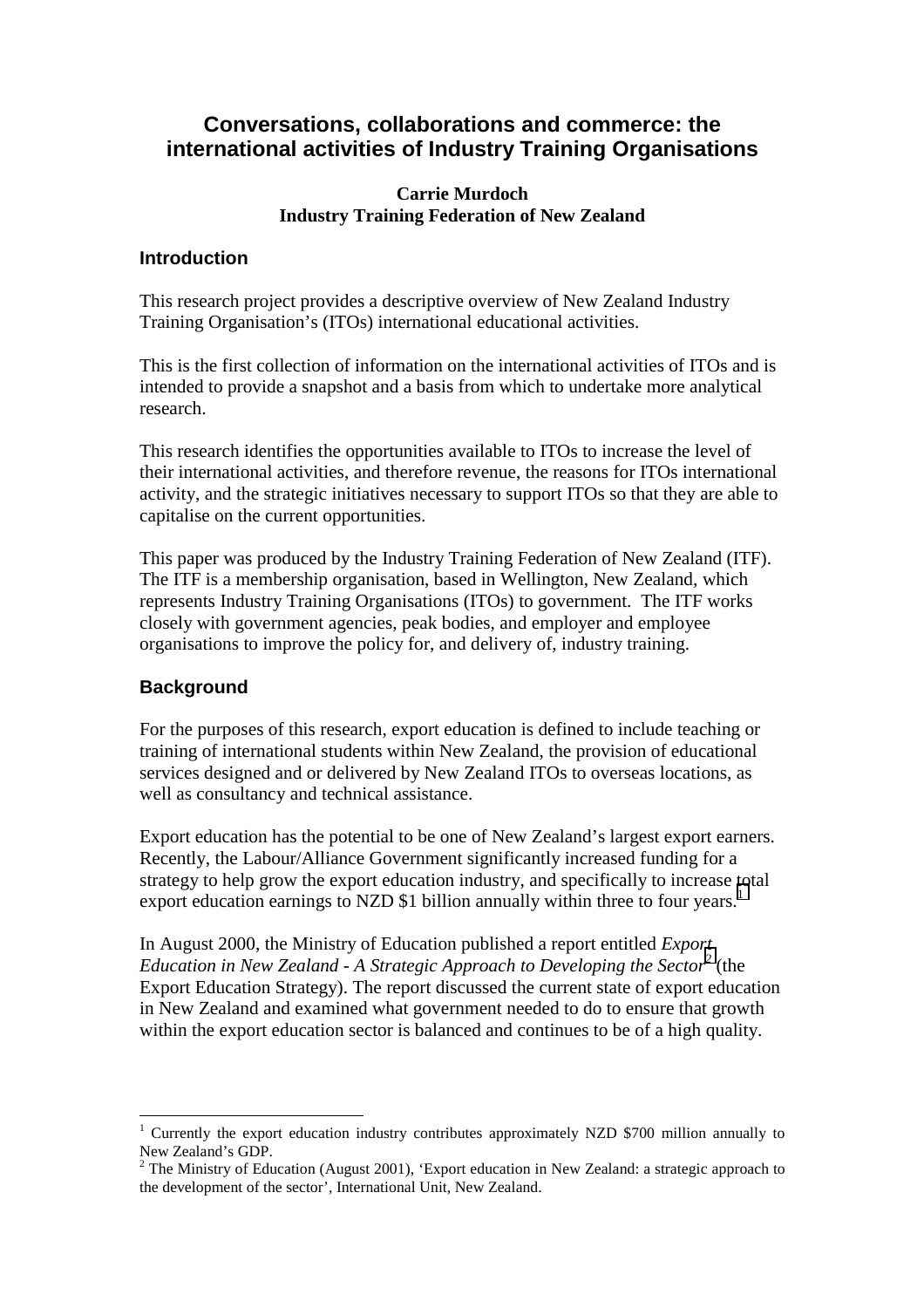To date the discussion regarding export education in New Zealand has focused exclusively on the role of and opportunities for Tertiary Education Providers (TEPs).<sup>3</sup> The Associate Minister of Education (Tertiary Education) Steve Maharey commented:

It is absolutely vital that our universities, our polytechnics, our colleges, and our private providers can work together, particularly on the development of an export education strategy.<sup>4</sup>

This ignores the current and potential role of ITOs and has partly contributed to the need for this research.

#### **Industry Training in New Zealand**

The Industry Training Strategy was established in 1992 pursuant to the Industry Training Act 1992 and is both a labour market and a tertiary education initiative. The Industry Training Strategy, which was reviewed during 2000/01, is generally regarded as having been successful at increasing participation in training, increasing the diversity and responsiveness of training and training providers, and in developing a training culture in New Zealand enterprises.

ITOs have three key roles: the development national standards and qualifications, arranging and purchasing training to meet those standards, and providing quality assurance.<sup>5</sup> These roles are set out in section 6 of the Industry Training Act 1992.

ITOs *do not* deliver training.<sup>6</sup> Industry delivers training both on- and off-job. On-job training can be delivered by individual enterprises using their own staff that are trained and registered by an ITO. Off-job training is typically delivered in partnership with training providers including Polytechnics (TAFEs) and Private Training Establishments  $(PTEs)$ .<sup>7</sup> No government agency tracks the proportion of on-job versus off-job training and increasingly the distinction is moot.

In the year ending December 2000, approximately 81,000 people were or had been engaged in industry training in approximately 22,000 individual enterprises.<sup>8</sup> Government funding for industry training was approximately \$65 million dollars and industry cash funding was approximately \$27 million.<sup>9</sup>

 $\overline{a}$ 

<sup>&</sup>lt;sup>3</sup> Tertiary Education Provider (TEP) is an organisation, either public or private, or community based, offering tertiary education.

<sup>4</sup> Hon Steve Maharey, 'Seizing the Opportunity', 17 August 2000.

<sup>&</sup>lt;sup>5</sup> Primarily in the form of registering workplace assessors and accrediting workplaces and TEPs to train and assess national standards.

 $6$  Section 10 (b) of the Industry Training Act 1992 expressly prohibits ITOs from "providing" training although what constitutes "providing" is increasingly unclear.

<sup>&</sup>lt;sup>7</sup> A Private Training Establishment is an establishment, other than an institution, that provide post school education and vocational training.

<sup>8</sup> Skill New Zealand, the agency the currently administers the Industry Training Act, publishes an annual report of key training statistics. The report on 2001 is not yet available.

<sup>&</sup>lt;sup>9</sup> Only cash supported by an invoice is counted in this figure. Total industry funding is likely to be at least twice this.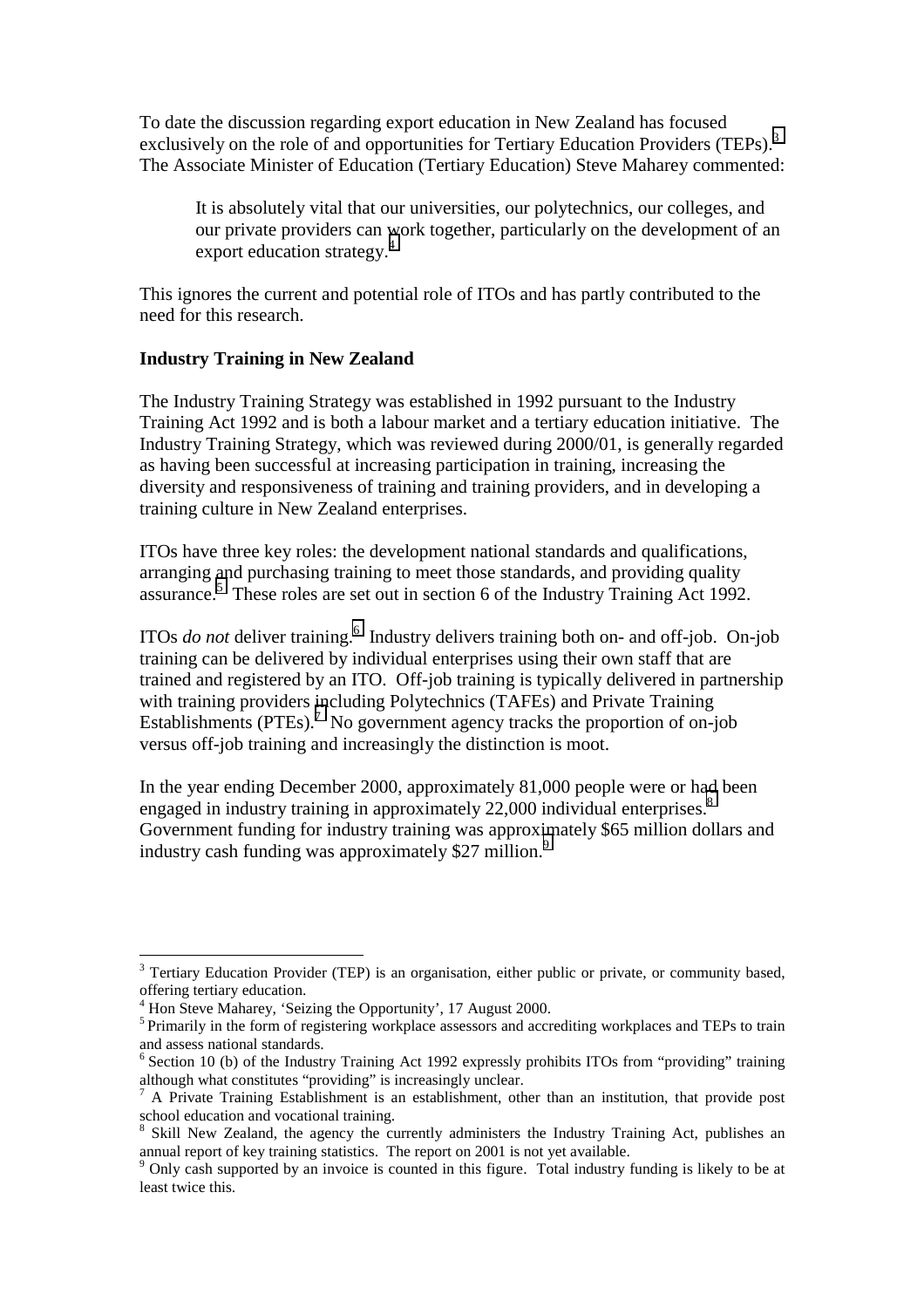# **Methodology**

This paper is the first collection of information on the international activities of ITOs and provides a snap shot of current activity in order to raise the profile of industry training as a source of export education revenue and partner in the Export Education Strategy.

The research sample was selected from all ITOs that are members of the ITF.<sup>10</sup> Selection of ITOs for interviews was based on information provided to the ITF. In all, a broadly reflective selection of 13  $ITOs<sup>11</sup>$  was interviewed and these interviews form the basis for this report.

# **Key Findings**

## **Industry Training in the International Context**

Based on the interviews, many international enterprises and agencies regard New Zealand has having an advanced and sophisticated industry training system that has several key features not common in other countries systems. Specifically, two features were noted; responsibility for accreditation of providers and for moderation of assessment, and responsibility for purchasing training. In addition, New Zealand ITOs are perceived to have unique knowledge and experience with developing competency-based training systems for implementation in workplaces.

Many ITOs are noticing growing demand for information about the development and implementation of New Zealand's system. A number of ITOs are being approached by international enterprises or government agencies seeking their advice on qualification development, assessment design and quality assurance mechanisms, specifically moderation. Also, the ITF is regularly asked for briefings from overseas agencies visiting New Zealand (often as part of Australasian study tours).

The majority of ITO activity is generated by enterprises that are operating internationally and have extensive domestic involvement with ITOs. Countries frequently identified by ITOs include Australia, South Africa, Chile, and the South Pacific. Other countries include the U.S.A., the United Kingdom and Canada.

ITOs identify the potential for significant increases in international activity and for this activity to be linked to the Export Education Strategy and the broader tertiary education system.

## **International Activities of ITOs**

 $\overline{a}$ 

Most international activity leverages off ITOs domestic activity. Specifically, ITOs international activity typically uses domestic training resources and consultancy

<sup>&</sup>lt;sup>10</sup> Membership of the ITF is voluntary. Currently 42 ITOs (out of a total of 46 as at November 2001) are members. This represents around 99 percent of all industry raining funded by government.

<sup>&</sup>lt;sup>11</sup> Agriculture ITO; Aviation Travel and Tourism ITO; Design Construction and Consultancy ITO; Electricity Supply ITO; Extractives Industry Training Organisations; Furniture ITO; Fire Rescue Services ITO; Gas and Petrochemicals ITO; Motor ITO; New Zealand Ambulance Education Council; Plastics ITO; Road Transport and Logistics ITO; and Seafood ITO.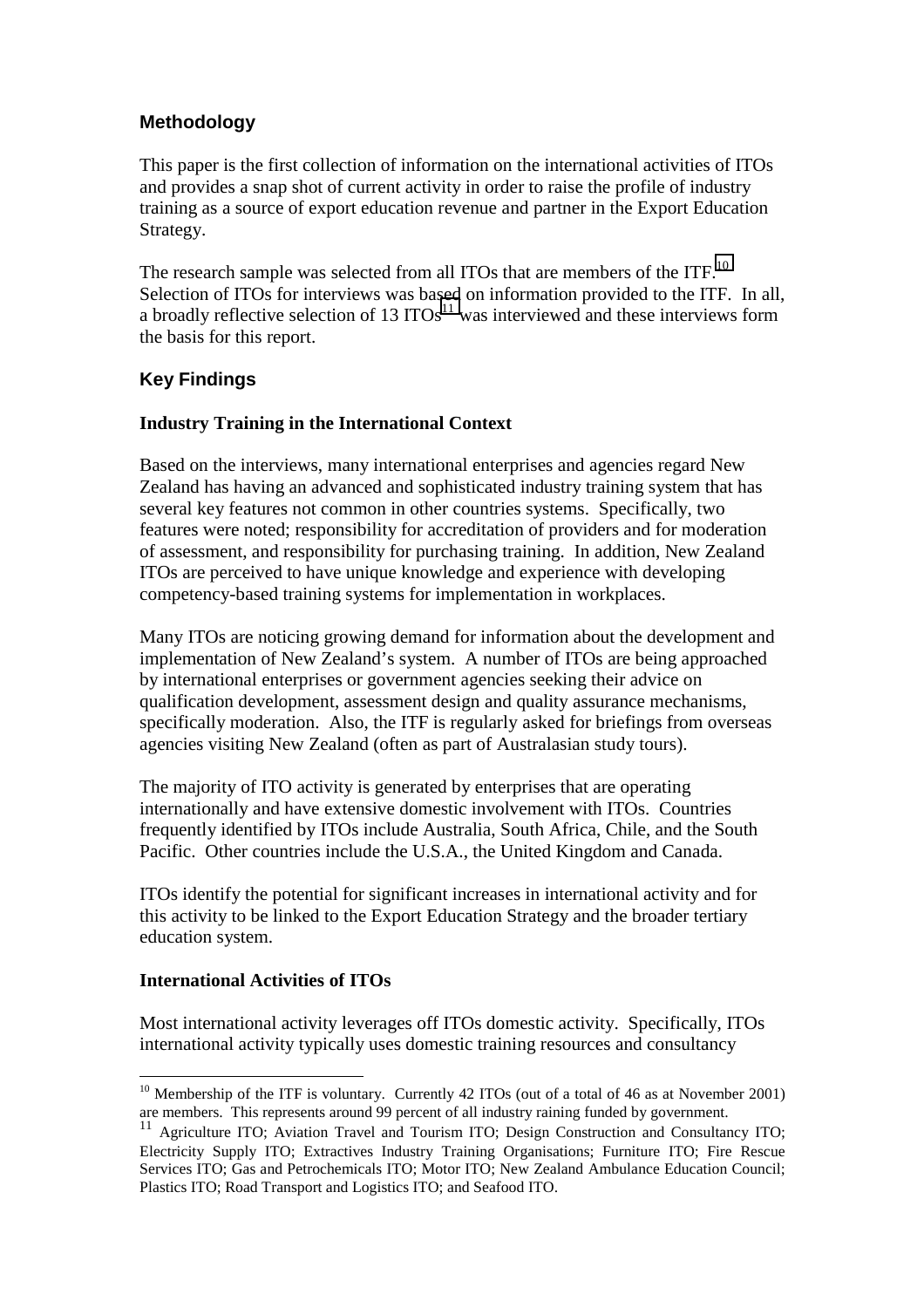services and relies on the experience gained from the development and implementation of the New Zealand system.

Generally, the driver of most international work are individual enterprises; either diversifying off-shore or multinational enterprises wishing to streamline their training activities. Some international activity has been developed in response to requests from overseas agencies.

Most ITOs active internationally consider their international work of secondary importance to their domestic activity (and in almost all cases, the vast majority of the ITOs income is derived from domestic activity). Where this was not the case, the international activities were not self-sustaining and generally relied on resources developed as part of the ITOs domestic activity.

Analysis of ITOs' international activities reveals five broad streams of activity. They are:

- 1. Informal sharing of information and resources;
- 2. Establishing equivalencies and mutual recognition of qualifications;
- 3. Selling and purchasing of training materials and resources;
- 4. Training New Zealanders abroad, and internationals in New Zealand; and
- 5. Consultancy services on the establishment of an Industry Training infrastructure.

Generally, ITOs international activities have developed in an ad hoc manner without any formal strategies or marketing.

Almost all ITOs interviewed participated in some form of informal sharing of information and resources with equivalent international organisations.<sup>12</sup> The sharing of information is seen as an excellent opportunity for ITOs to develop international networks and relationships which may lead to more formal links and business opportunities.

Many ITOs are engaged in establishing equivalencies and mutual recognition arrangements with other countries. The Trans-Tasman Mutual Recognition Agreement (TTMRA) between Australia and New Zealand is an example of such activity. Establishing equivalencies and mutual recognition arrangements between countries, particularly with Australia, is seen as critical for ITOs given the large number of industries that operate on both sides of the Tasman Sea and globally.

The purchasing and selling of training materials and resources is either revenue generating or revenue saving for many ITOs. Several ITOs find it necessary to engage with parallel international organisations in order to achieve economies of scale in the development of qualifications and resource materials. A number of ITOs have close informal or formal relationships with their equivalent ITAB and/or TAFE for this purpose. ITOs can make considerable savings by accessing material<sup>13</sup> already

 $\overline{a}$  $12$  Frequently with organisations in Chile, South Africa, the United Kingdom, and Australia.

<sup>&</sup>lt;sup>13</sup> Resource materials include: text books, work books, c.d. rooms, and videos.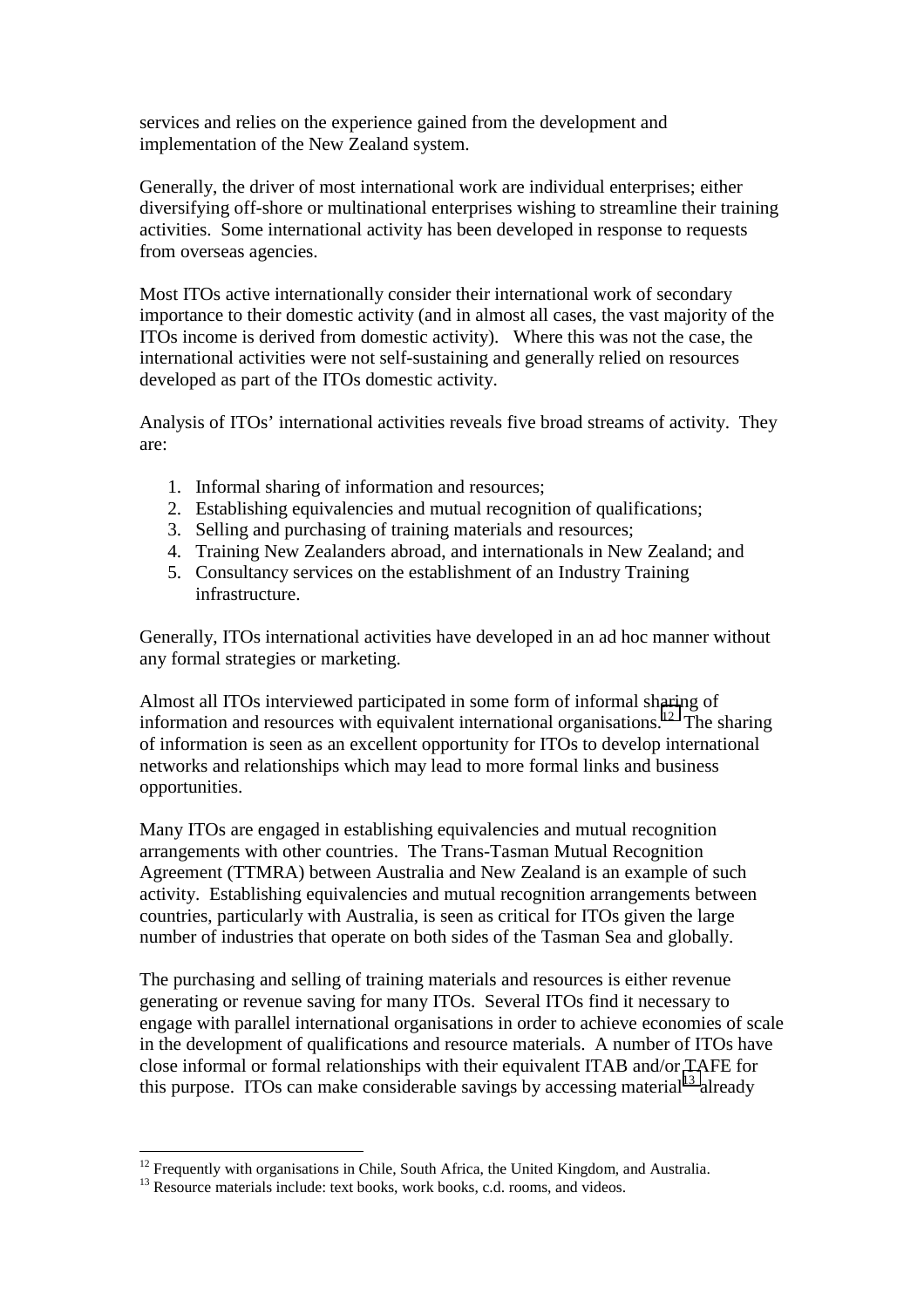developed overseas and modifying these resources slightly in order to be New Zealand specific.

More specifically, ITOs can share the costs associated with technology advances and consequential need to redevelop training materials. Increasingly the development of resources, particularly those developed in Australia, include New Zealand requirements.

In contrast, several of the ITOs interviewed are pursuing strategies for generating revenue by marketing and selling resources overseas. The New Zealand  $ITO<sup>14</sup>$ , for example, supplies resources to the USA, Latin America, Asia, and Australia. The export of training resources is expected to continue to grow, however, several ITOs believe that greater opportunities lie in developing and implementing integrated workplace training systems.

For some ITOs, New Zealand industry is too small to support the development of training, particularly training at higher levels of the National Qualification's Framework (NQF).<sup>15</sup> These ITOs are increasingly collaborating internationally in order to develop qualifications and also to train New Zealand learners. For instance, there is no tertiary provider in New Zealand delivering mining qualifications and it is therefore necessary for the Extractive Industries Training Organisation  $(EXTTO)^{16}$  to purchase training from Australian organisations<sup>17</sup> at a certificate and diploma level.

EXITO is also involved in training South African mining trainees to New Zealand qualifications. In this instance, the training is in South Africa but the credits are registered on the New Zealand NQF and the trainees receive a New Zealand Qualifications Authority<sup>18</sup> certificate of competency. EXITO is not the only ITOs working with South African industries; others include the Design Construction Consultants ITO  $(DCCTTO)^{19}$  and the Road Transport and Logistics ITO (RTLITO).<sup>20</sup>

A number of ITOs are also providing, directly or indirectly, advice to both industries and to governments on the establishment of an industry training infrastructure. New Zealand is regarded as offering an excellent working model of industry training and ITOs offer their practical expertise in implementation of this working infrastructure.

<sup>17</sup> For example, the Australian Institute of Quarrying.

 $\overline{a}$ 

 $14$  The New Zealand ITO is the industry training organisation for the dairy and meat processing industries.

<sup>&</sup>lt;sup>15</sup> The National Qualification's Framework (NQF) is a system designed to recognise attainment of knowledge, understanding and skills by all people in New Zealand in accredited learning environments. Qualifications currently register of the NQF comprise of unit standards – statements of learning outcomes.

<sup>&</sup>lt;sup>16</sup> The New Zealand Extractive Industries ITO (EXITO) is the industry training organisation for: mining; tunnelling; quarrying rock, sand and lime; civilian use of explosives; and drilling.

<sup>&</sup>lt;sup>18</sup> The New Zealand Qualifications Authority (NZQA) co-ordinates national qualifications, and deals with the provision and quality of qualifications; it does not write the curriculum and it does not provide funds for education and training.

<sup>&</sup>lt;sup>19</sup> The Design and Construction Consultants ITO (DCCITO) is the industry training organisation for architecture, engineering, graphics, product development, management, manufacturing, surveying, planning and environmental services or associated activities in a design or construction related process.

 $20$  The Road Transport and Logistics ITO (RTLITO) is the industry training organisation for the road transport and logistics industries.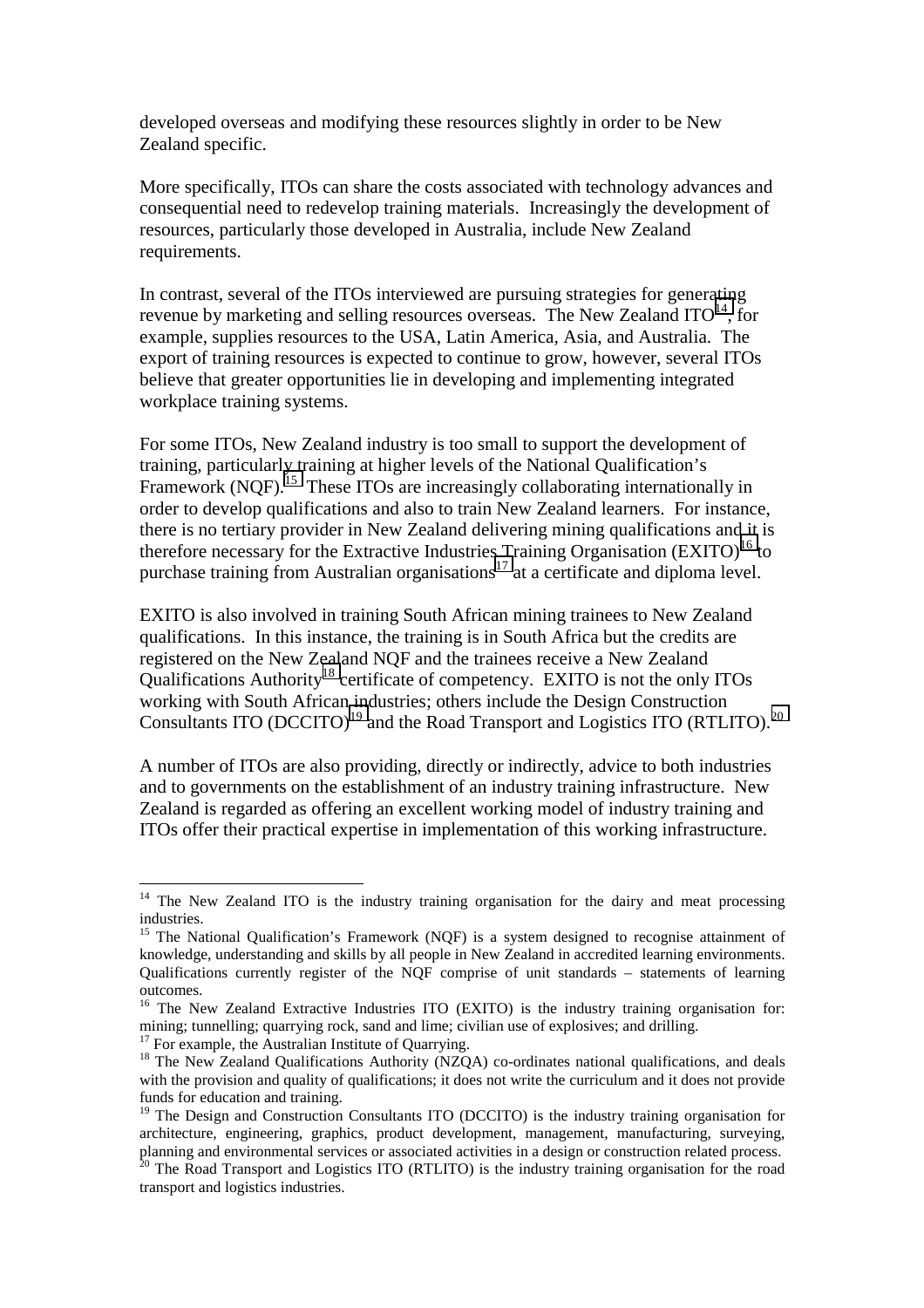This group of ITOs strongly agree that there potential for growth in consultancy services and revenue.

Analysis of the ITOs that have provided consultancy services internationally reveal several models. In some instances, individual ITOs have formed separate<sup>21</sup> or subsidiary companies, $^{22}$  whereas other ITOs engage in international consultancy work with support from government agencies.

The RTLITO, in conjunction with the New Zealand Ministry of Foreign Affairs and Trade aid programme, provide services in South Africa to assist the development of industry training in the stevedoring industry.

The DCCITO has developed consultancy services based on the New Zealand experience. In 2000, after a two year, world-wide review, the Chilean construction industry entered into an arrangement with the DCCITO to develop a system based on the New Zealand model.

Learning Energy New Zealand Ltd (LENZ) is a wholly owned limited liability company established by the Gas and Petrochemical ITO (GPITO).<sup>23</sup> The role of LENZ is to provide profit and knowledge to the advantage of GPITO and the New Zealand industry. LENZ recently beat a number of large international consultancies to win a contract with Shell Philippines for assessing their staff and the expertise of member companies.

#### **Non-participation**

 $\overline{a}$ 

In contrast to the activities described above, many ITOs do not engage in international activities. This is frequently a deliberate strategy and not merely because the ITO has not identified opportunities. Many ITOs in this group do not believe they could develop international business without compromising their domestic activities. This, they argue, is a function of limited resources, the upfront costs, and the fact that few ITOs have significant international networks.

It is generally agreed that sourcing and servicing international activity requires a committed resource base and a competitive and sustainable strategy. All of the interviewed ITOs agreed that the lack of resources is a severe handicap in the pursuit of international activities. Furthermore, all ITOs noted that freeing up resources for international activity was difficult, particularly because the contract between Skill New Zealand<sup>24</sup> and ITOs provides funding only on the basis of New Zealand registered trainees.

Another impediment to international activity identified is the lack of internationally recognised or comparable standards. While the NZQA is responsible for the integrity of the New Zealand NQF, the NQF cannot be readily compared or benchmarked

 $21$  For example, the Design and Construction Consultants ITO (DCCITO).

<sup>&</sup>lt;sup>22</sup> For example, the Gas and Petrochemical ITO (GPITO).

<sup>&</sup>lt;sup>23</sup> The Gas and Petrochemical ITO is the industry training organisation for the gas and petrochemical industry.

 $24$  Skill New Zealand is the government agency responsible for the administration of the Industry Training Fund.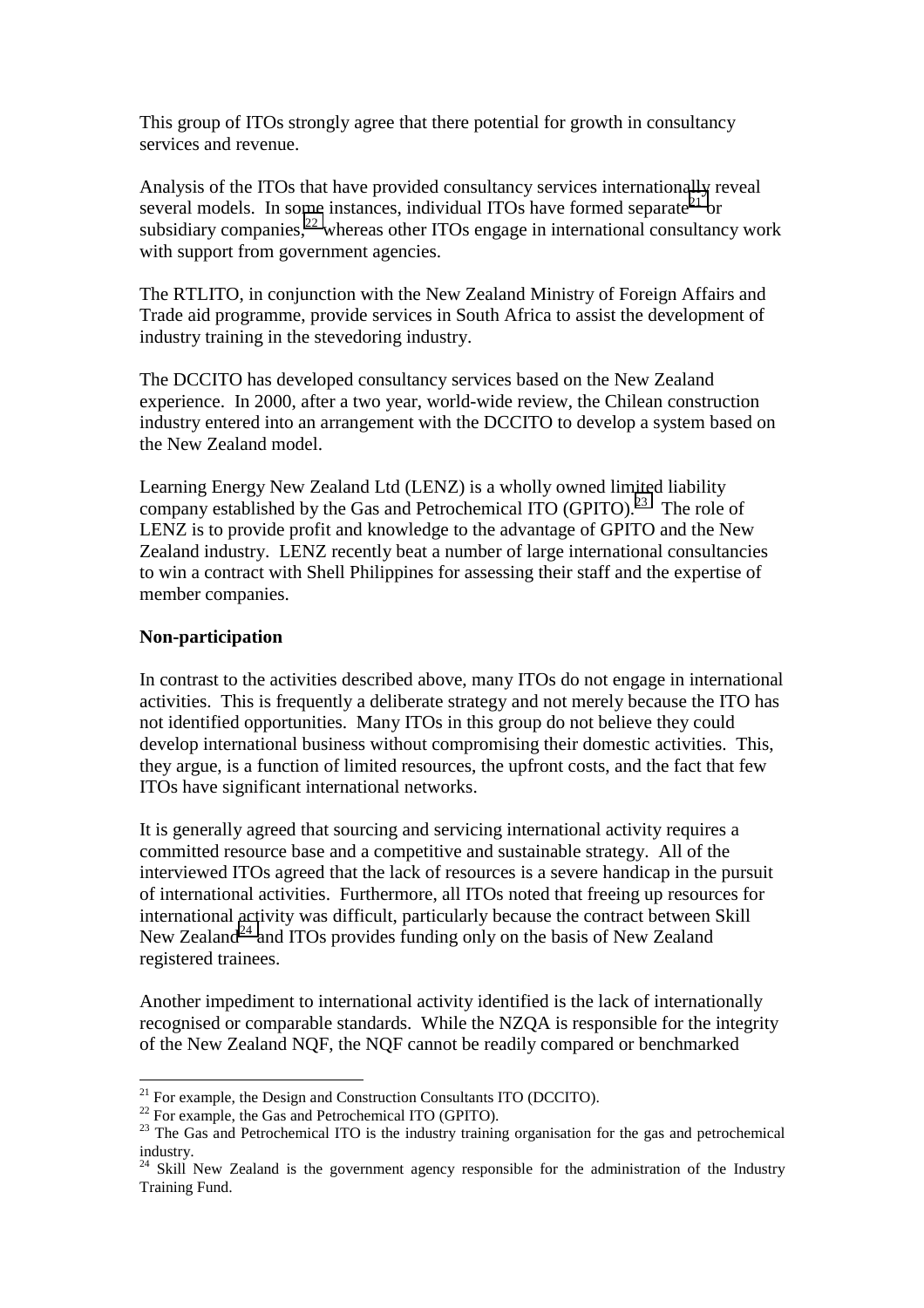internationally. The development of an international quality assurance framework or agency, or at least an Australasian Qualifications Framework, would improve international recognition of New Zealand standards.

# **Benefits of Activity**

ITOs identify a range of benefits from their international activity. Key benefits identified include:

- Developing qualifications and systems that are globally recognised;
- Realising economies of scale;
- Accessing new technologies and building capacity;
- Generating revenue; and
- Supporting their owners' business strategies.

The increasing internationalisation of industry provides ITOs with both opportunities and threats to the extent that ITOs have competitive advantages, these advantages are both difficult to recognise and valuable. Note none of the ITOs involved in this research were prepared to provide accurate figures of the costs or revenue associated with their international activities.

# **Initiatives for Moving Forward**

 $\overline{a}$ 

From this research, a number of strategic initiatives appear necessary to support ITOs in their international activities. Initiatives include building capacity, capability, and promoting ITOs and industry training internationally.

It is essential to build international recognition of New Zealand's industry training infrastructure, skills and expertise, rather than relying on the present ad hoc methods. Equally important, is the establishment and strengthening of relationships with other country's education and training agencies and qualifications authorities and industries in order to extend international understanding of the New Zealand's industry training system.

While raising the profile of New Zealand's industry training infrastructure and marketing the associated expertise and knowledge is critical, increased market share and revenue generation will only be realised if there is a single body<sup>25</sup> responsible for the coordination, management, and championing and sourcing of international activities.

Individually ITOs may not break into the world of international consultancy, however collectively there would be strength in a consortium owned by the ITOs, dedicating someone to search for international work and create tenders. A consortium of national standard setting bodies would have considerable international weight.

Instead of forming a consortium or pursuing their own international activities ITOs could tap into already established networks. ITOs would make their knowledge and expertise available to those already working in the export education area, such as

 $^{25}$  By body it is meant a consortium owned by ITOs, agency, or existing organisation.